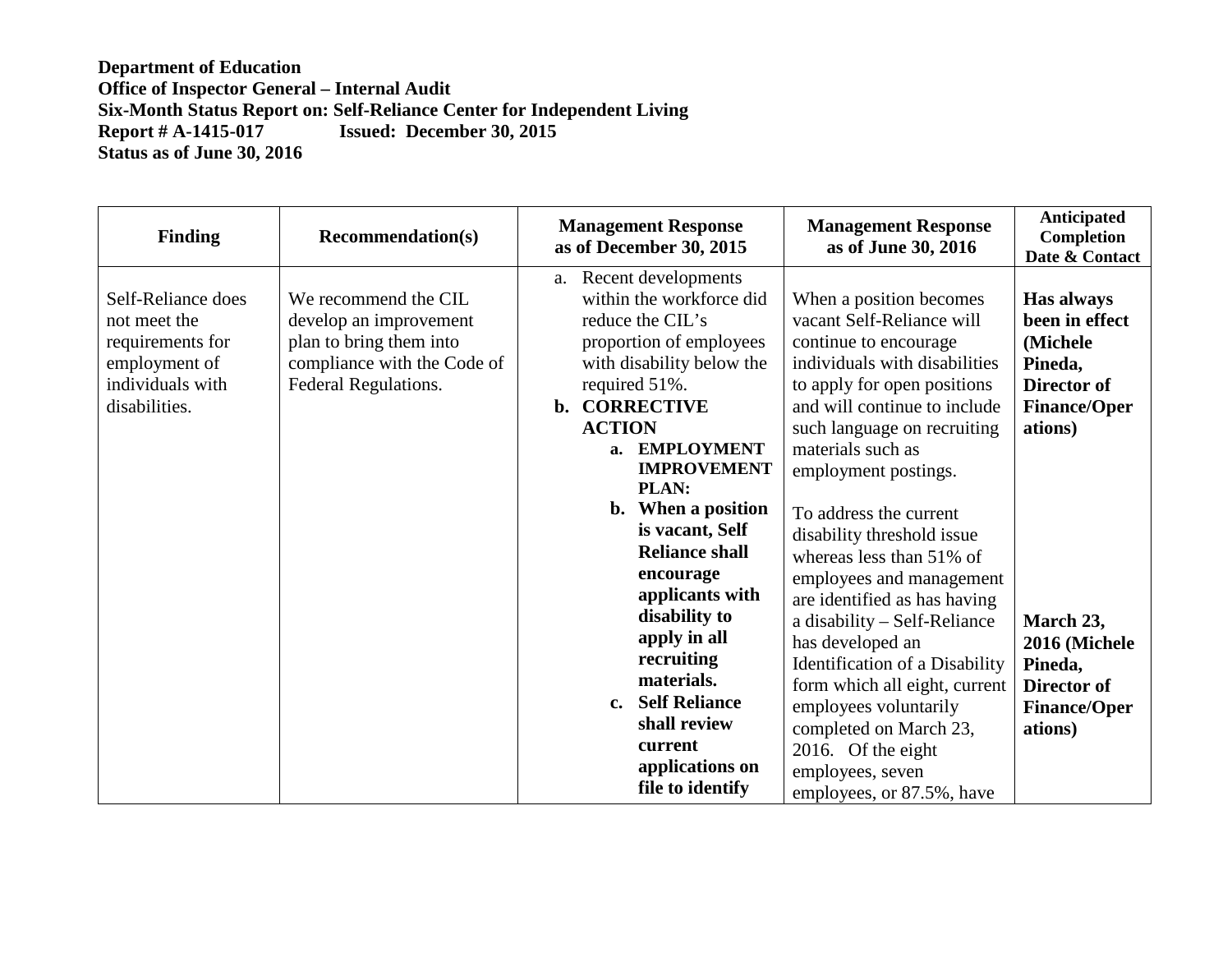| <b>Finding</b> | <b>Recommendation(s)</b> | <b>Management Response</b><br>as of December 30, 2015 | <b>Management Response</b><br>as of June 30, 2016 | Anticipated<br>Completion<br>Date & Contact |
|----------------|--------------------------|-------------------------------------------------------|---------------------------------------------------|---------------------------------------------|
|                |                          | candidates with                                       | indicated a disability on the                     |                                             |
|                |                          | disability, in the                                    | form. This places Self-                           |                                             |
|                |                          | event that a                                          | Reliance well above the                           |                                             |
|                |                          | position becomes                                      | 51% required disability                           |                                             |
|                |                          | vacant.                                               | threshold for all                                 |                                             |
|                |                          | Self Reliance shall employ a                          | employees. Also, two out                          |                                             |
|                |                          | qualified person with a                               | of three management staff                         |                                             |
|                |                          | disability in its next vacancy.                       | has indicated a disability,                       |                                             |
|                |                          |                                                       | placing Self-Reliance above                       |                                             |
|                |                          |                                                       | the required 51% disability                       |                                             |
|                |                          |                                                       | threshold for management                          |                                             |
|                |                          |                                                       | staff. We have updated the                        |                                             |
|                |                          |                                                       | hiring process and will                           |                                             |
|                |                          |                                                       | provide this form for new                         |                                             |
|                |                          |                                                       | hires to voluntarily                              |                                             |
|                |                          |                                                       | complete. Completed forms                         |                                             |
|                |                          |                                                       | are kept in the employees'                        |                                             |
|                |                          |                                                       | personnel file. This                              |                                             |
|                |                          |                                                       | corrective action plan and                        |                                             |
|                |                          |                                                       | process was approved by                           |                                             |
|                |                          |                                                       | the U.S. Department of                            |                                             |
|                |                          |                                                       | Education's Audit Group.                          |                                             |
|                |                          |                                                       | That determination letter is                      |                                             |
|                |                          |                                                       | enclosed for your records.                        |                                             |
|                |                          |                                                       | We have also enclosed the                         |                                             |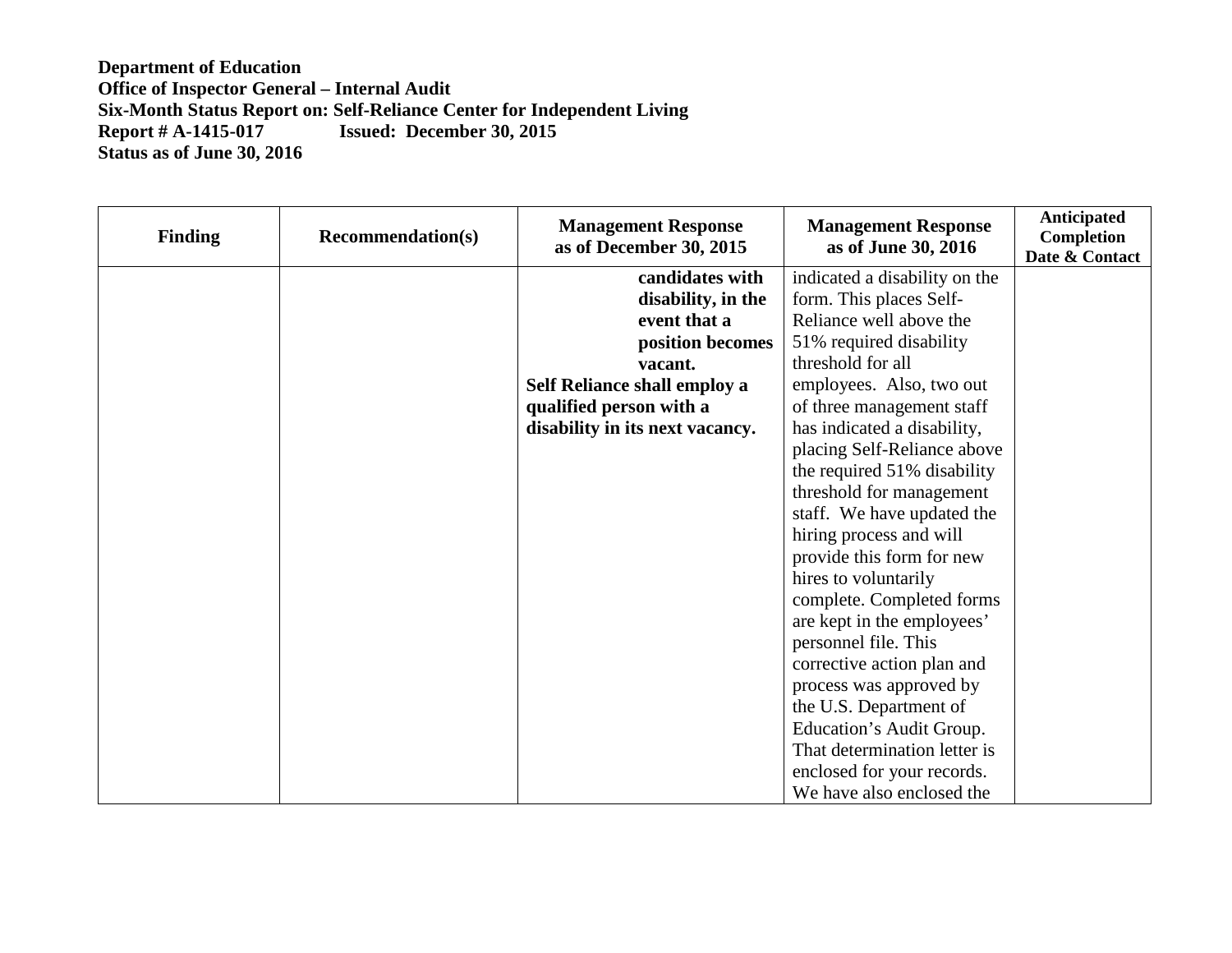| <b>Finding</b>       | <b>Recommendation(s)</b>     | <b>Management Response</b><br>as of December 30, 2015 | <b>Management Response</b><br>as of June 30, 2016 | <b>Anticipated</b><br>Completion<br>Date & Contact |
|----------------------|------------------------------|-------------------------------------------------------|---------------------------------------------------|----------------------------------------------------|
|                      |                              |                                                       | Identification of a Disability                    |                                                    |
|                      |                              |                                                       | form.                                             |                                                    |
|                      |                              | <b>CORRECTIVE</b><br>a.                               | Self-Reliance has taken care                      | July 1, 2015                                       |
| CIL expenditures did | We recommend the CIL         | <b>ACTION: Self Reliance</b>                          | to make sure that expenses                        | (Michele)                                          |
| not conform with the | enhance its procedures to    | shall enhance its                                     | are properly allocated to VR                      | Pineda,                                            |
| contract.            | ensure expenses funded       | procedures to ensure                                  | funding and that expenses                         | Director of                                        |
|                      | through DVR's contract are   | expenses funded                                       | are allowable, accurately                         | Finance/Operat                                     |
|                      | allowable, accurately        | through DVR's                                         | allocated and appropriately                       | ions)                                              |
|                      | allocated, and appropriately | contract are allowable,                               | reflected in the budget                           |                                                    |
|                      | reflected in budget          | accurately allocated,                                 | reconciliation.                                   |                                                    |
|                      | reconciliations. We          | and appropriately                                     |                                                   |                                                    |
|                      | recommend the CIL ensure     | reflected in budget                                   | Regarding the allocation of                       |                                                    |
|                      | employees accurately         | reconciliations. Self                                 | mileage reimbursement                             |                                                    |
|                      | complete timesheets and      | <b>Reliance shall counsel</b>                         | expenses to VR funding,                           |                                                    |
|                      | allocate work hours across   | and train employees to                                | beginning in July 2015,                           |                                                    |
|                      | funding sources.             | accurately complete                                   | Self-Reliance is allocating                       |                                                    |
|                      |                              | timesheets and allocate                               | mileage reimbursement                             |                                                    |
|                      |                              | work hours across                                     | costs to VR funding in                            |                                                    |
|                      |                              | funding sources. Self                                 | accordance with the VR                            |                                                    |
|                      |                              | <b>Reliance will correct</b>                          | contract and state statute,                       |                                                    |
|                      |                              | errors in the billing of                              | with any remaining expense                        |                                                    |
|                      |                              | <b>DVR</b> for unallowable                            | being allocated to other                          |                                                    |
|                      |                              | benefits expenses.                                    | funding sources. Self-                            |                                                    |
|                      |                              |                                                       | Reliance uses the federal                         |                                                    |
|                      |                              |                                                       | mileage rate in determining                       |                                                    |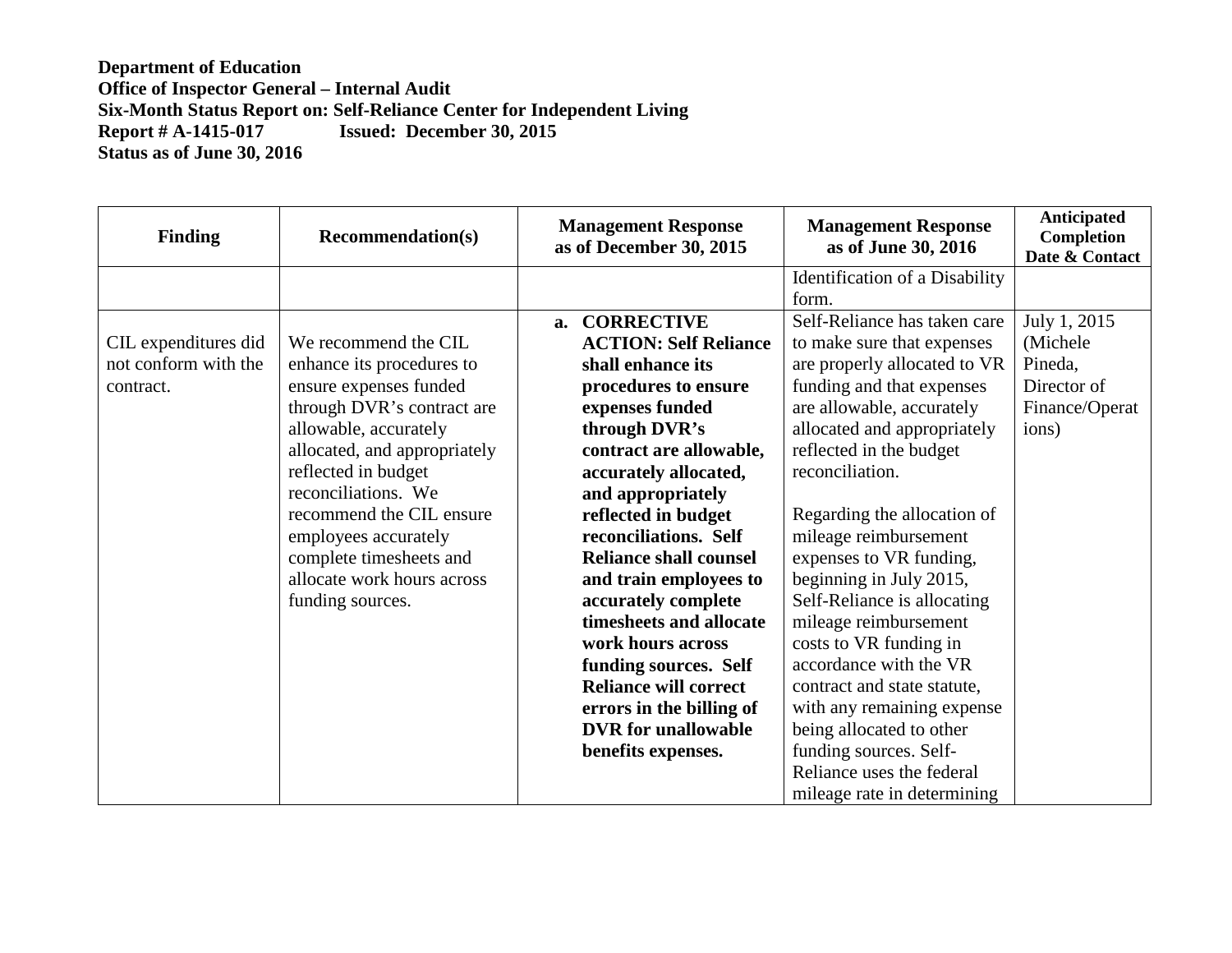| <b>Finding</b> | <b>Recommendation(s)</b> | <b>Management Response</b><br>as of December 30, 2015 | <b>Management Response</b><br>as of June 30, 2016 | Anticipated<br><b>Completion</b><br>Date & Contact |
|----------------|--------------------------|-------------------------------------------------------|---------------------------------------------------|----------------------------------------------------|
|                |                          |                                                       | mileage reimbursement and                         |                                                    |
|                |                          |                                                       | believes it is a good                             |                                                    |
|                |                          |                                                       | guidepost in reflecting                           |                                                    |
|                |                          |                                                       | actual mileage costs. These                       |                                                    |
|                |                          |                                                       | changes have been updated                         |                                                    |
|                |                          |                                                       | in Self-Reliance's                                |                                                    |
|                |                          |                                                       | <b>Accounting Policy and</b>                      |                                                    |
|                |                          |                                                       | Procedures Manual.                                |                                                    |
|                |                          |                                                       |                                                   |                                                    |
|                |                          |                                                       | Self-Reliance has counseled                       |                                                    |
|                |                          |                                                       | staff on how to accurately                        |                                                    |
|                |                          |                                                       | complete time sheets                              |                                                    |
|                |                          |                                                       | including proper allocation                       |                                                    |
|                |                          |                                                       | to funding streams.                               |                                                    |
|                |                          |                                                       |                                                   |                                                    |
|                |                          |                                                       | Self-Reliance has not                             |                                                    |
|                |                          |                                                       | corrected billing errors prior                    |                                                    |
|                |                          |                                                       | to July 1, 2015 in that $VR$ is                   |                                                    |
|                |                          |                                                       | not seeking repayment of                          |                                                    |
|                |                          |                                                       | funds per comments in the                         |                                                    |
|                |                          |                                                       | final report. These                               |                                                    |
|                |                          |                                                       | corrections would have also                       |                                                    |
|                |                          |                                                       | resulted in adjustments to                        |                                                    |
|                |                          |                                                       | prior fiscal accounting                           |                                                    |
|                |                          |                                                       | records.                                          |                                                    |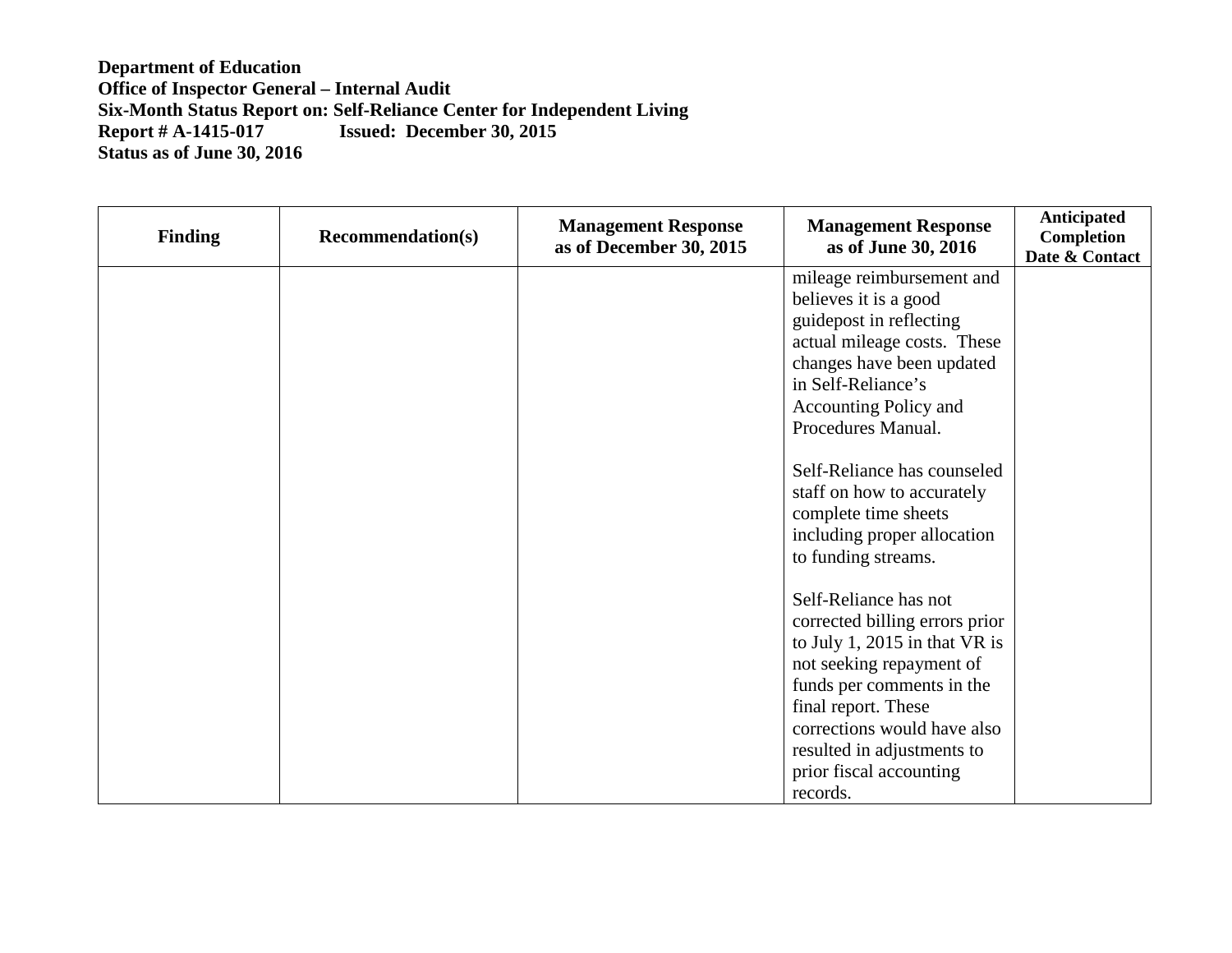| <b>Finding</b>      | <b>Recommendation(s)</b>    | <b>Management Response</b><br>as of December 30, 2015 | <b>Management Response</b><br>as of June 30, 2016 | Anticipated<br><b>Completion</b><br>Date & Contact |
|---------------------|-----------------------------|-------------------------------------------------------|---------------------------------------------------|----------------------------------------------------|
|                     |                             | a. CORRECTIVE                                         | Staff has been re-trained                         | March 23, 2016                                     |
| Consumer service    | We recommend the CIL        | <b>ACTION: Self Reliance</b>                          | and moving forward will                           | Gary Martoccio                                     |
| records had missing | enhance its procedures to   | shall enhance its                                     | maintain the required                             | Director of                                        |
| or incomplete       | ensure they maintain all    | procedures to ensure                                  | documents. Program                                | Program and                                        |
| documentation.      | required documents in the   | they maintain all                                     | Manager will periodically                         | Services.                                          |
|                     | CSRs and appropriately      | required documents in                                 | monitor Independent Living                        |                                                    |
|                     | complete modified IL plans. | the CSRs and                                          | Plans to ensure proper                            |                                                    |
|                     |                             | appropriate modify                                    | procedures. Consumers will                        |                                                    |
|                     |                             | <b>Independent Living</b>                             | be involved and sign any                          |                                                    |
|                     |                             | Plans.                                                | modified plans.                                   |                                                    |
|                     |                             | Self Reliance disagrees<br>b.                         |                                                   |                                                    |
|                     |                             | with this "finding"                                   |                                                   |                                                    |
|                     |                             | because our compliance                                |                                                   |                                                    |
|                     |                             | rates actually                                        |                                                   |                                                    |
|                     |                             | demonstrate very high                                 |                                                   |                                                    |
|                     |                             | rates of documentation                                |                                                   |                                                    |
|                     |                             | compliance. However,                                  |                                                   |                                                    |
|                     |                             | staff will be retrained on                            |                                                   |                                                    |
|                     |                             | the small number of                                   |                                                   |                                                    |
|                     |                             | items identified in the                               |                                                   |                                                    |
|                     |                             | audit report and                                      |                                                   |                                                    |
|                     |                             | procedures will be                                    |                                                   |                                                    |
|                     |                             | updated to address the                                |                                                   |                                                    |
|                     |                             | cited deficiencies.                                   |                                                   |                                                    |
|                     |                             | The CIL exceeded the<br>$C_{\star}$                   |                                                   |                                                    |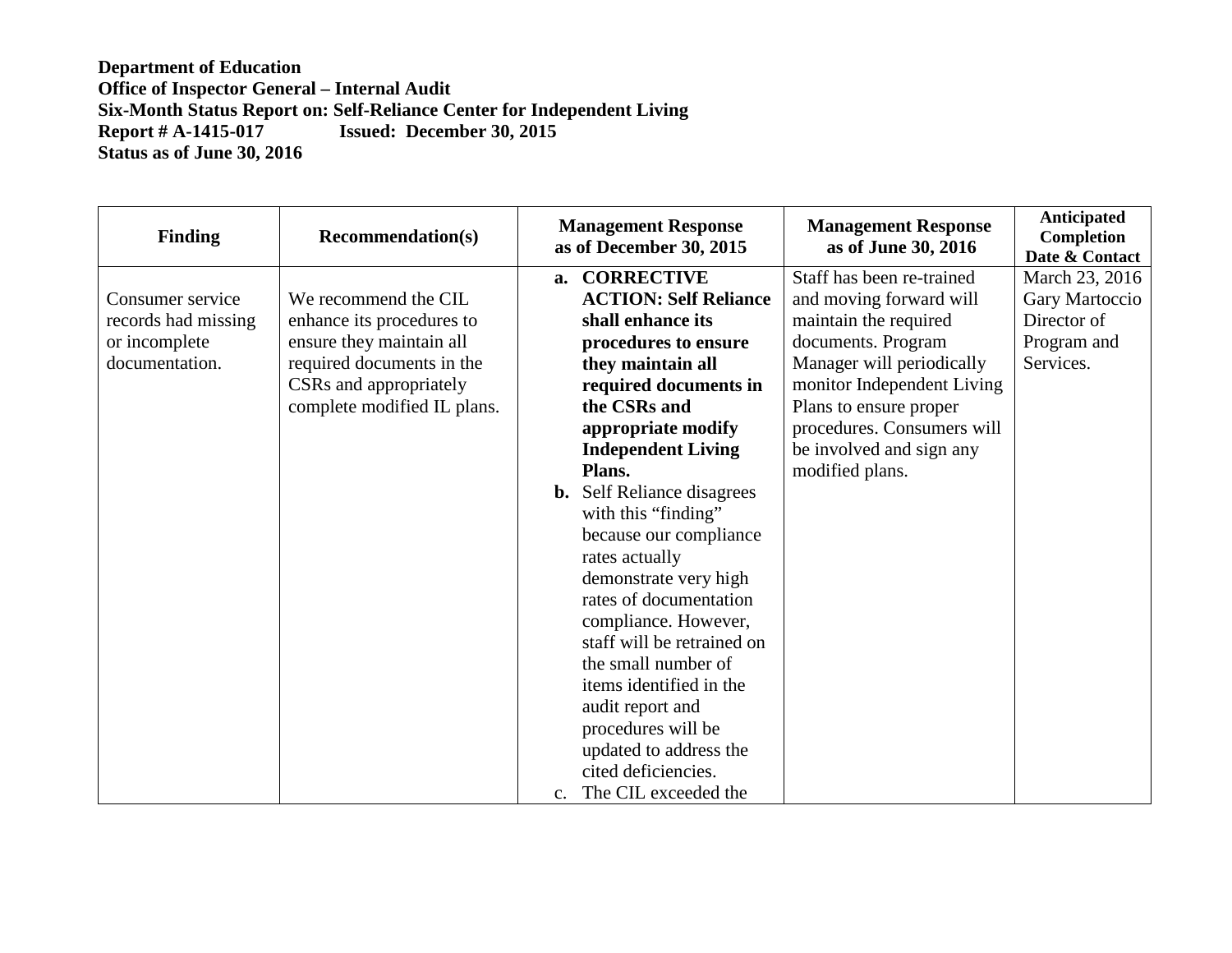| <b>Finding</b> | <b>Recommendation(s)</b> | <b>Management Response</b><br>as of December 30, 2015 | <b>Management Response</b><br>as of June 30, 2016 | Anticipated<br>Completion<br>Date & Contact |
|----------------|--------------------------|-------------------------------------------------------|---------------------------------------------------|---------------------------------------------|
|                |                          | service deliverables for                              |                                                   |                                             |
|                |                          | this contract by providing                            |                                                   |                                             |
|                |                          | nearly twice the number                               |                                                   |                                             |
|                |                          | of services to persons                                |                                                   |                                             |
|                |                          | with disabilities required                            |                                                   |                                             |
|                |                          | by contract.                                          |                                                   |                                             |
|                |                          | The CIL demonstrated<br>d.                            |                                                   |                                             |
|                |                          | robust growth in the                                  |                                                   |                                             |
|                |                          | number of persons served                              |                                                   |                                             |
|                |                          | in this contract. The                                 |                                                   |                                             |
|                |                          | provider increased the                                |                                                   |                                             |
|                |                          | number of persons with                                |                                                   |                                             |
|                |                          | disabilities served by                                |                                                   |                                             |
|                |                          | more than 30% during                                  |                                                   |                                             |
|                |                          | the current term of the                               |                                                   |                                             |
|                |                          | contract.                                             |                                                   |                                             |
|                |                          | The CIL's consumers indicate                          |                                                   |                                             |
|                |                          | high levels of satisfaction with                      |                                                   |                                             |
|                |                          | the services they receive.                            |                                                   |                                             |
|                |                          | Satisfaction surveys indicated                        |                                                   |                                             |
|                |                          | 85% of those served were "very                        |                                                   |                                             |
|                |                          | satisfied" with the assistance                        |                                                   |                                             |
|                |                          | they received, 12% were "mostly                       |                                                   |                                             |
|                |                          | satisfied" the services received.                     |                                                   |                                             |
|                |                          | 78% of those responding                               |                                                   |                                             |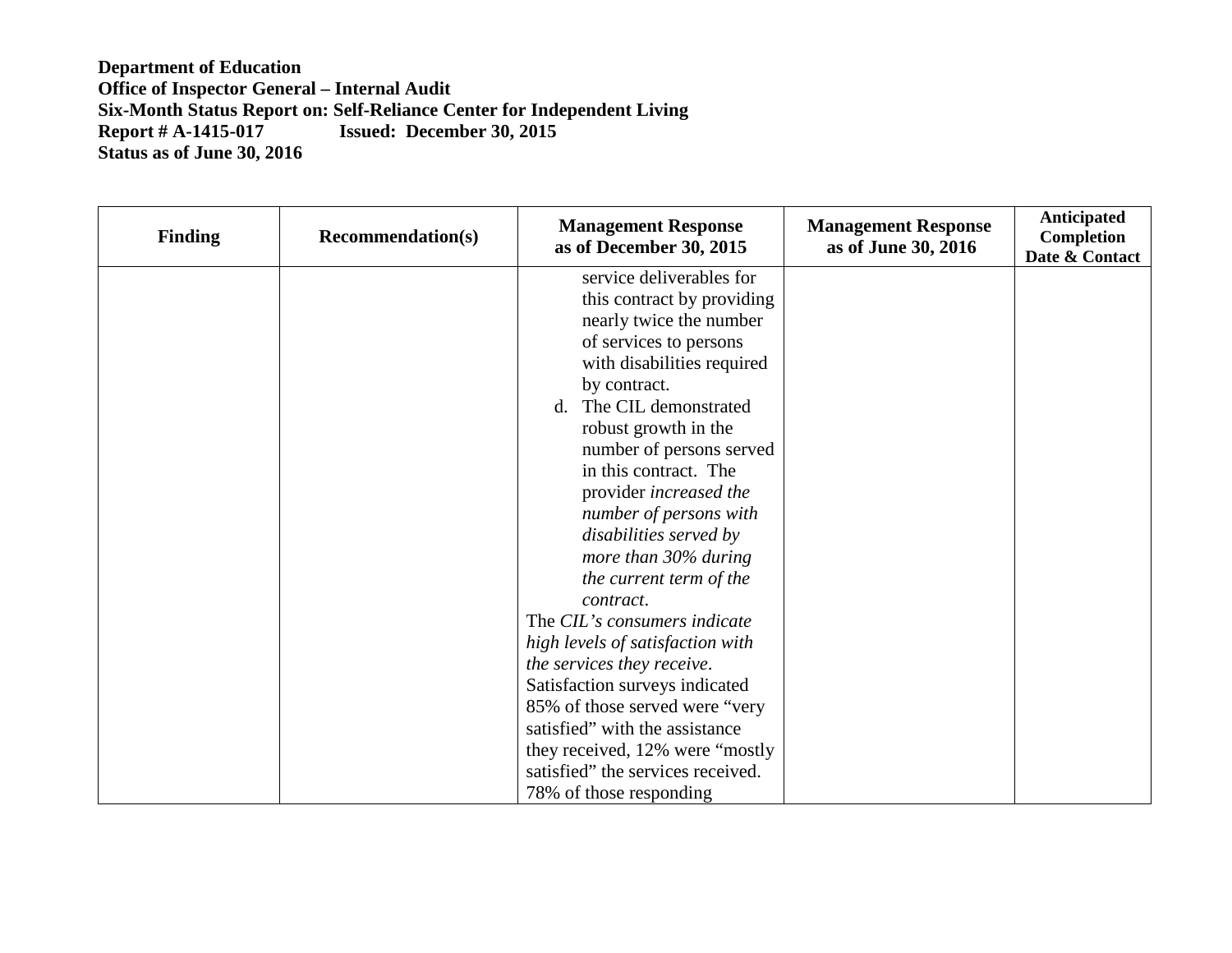| <b>Finding</b>                                           | <b>Recommendation(s)</b>                                                                             | <b>Management Response</b><br>as of December 30, 2015                                                                                                                                                                                                                                                                                                                                                                                                                                            | <b>Management Response</b><br>as of June 30, 2016                                                                                                                                                                               | Anticipated<br>Completion<br>Date & Contact                                |
|----------------------------------------------------------|------------------------------------------------------------------------------------------------------|--------------------------------------------------------------------------------------------------------------------------------------------------------------------------------------------------------------------------------------------------------------------------------------------------------------------------------------------------------------------------------------------------------------------------------------------------------------------------------------------------|---------------------------------------------------------------------------------------------------------------------------------------------------------------------------------------------------------------------------------|----------------------------------------------------------------------------|
| Service hours were<br>inaccurately<br>recorded.          | We recommend the CIL<br>enhance its procedures to<br>ensure they accurately record<br>service hours. | indicated that Self Reliance had<br>"definitely helped" them to<br>become more independent, and<br>16% reported the CIL<br>"somewhat helped" them to<br>become more independent.<br>a. CORRECTIVE<br><b>ACTION: Self Reliance</b><br>shall enhance its<br>procedures to ensure<br>they accurately record<br>service hours and<br>provide training in this<br>regard to its employees.<br>b. Audit results reflected a<br>small rate of errors that<br>do not substantiate a<br>report "finding". | Staff will carefully review<br>all case notes to ensure that<br>dates and hours are<br>accurately recorded. This<br>will be accomplished by<br>staff reviewing the date of<br>service prior to saving the<br>notes in cilsuite. | March 23.2016<br>Gary Martoccio<br>Director of<br>Program and<br>Services. |
| CIL policies and<br>procedures conflict<br>with contract | We recommend the CIL<br>update its financial policies<br>and procedures so they do                   | Regarding the travel<br>a.<br>policy, policy revised to<br>comport with contract<br>requirements.                                                                                                                                                                                                                                                                                                                                                                                                | Self-Reliance's travel<br>policy, including the<br>mileage reimbursement<br>policy has been updated to                                                                                                                          | December 30,<br>2015 (Michele<br>Pineda,<br>Director of                    |
| requirements.                                            | not conflict with contract                                                                           | b. Regarding mileage                                                                                                                                                                                                                                                                                                                                                                                                                                                                             | reflect required travel costs                                                                                                                                                                                                   | Finance and                                                                |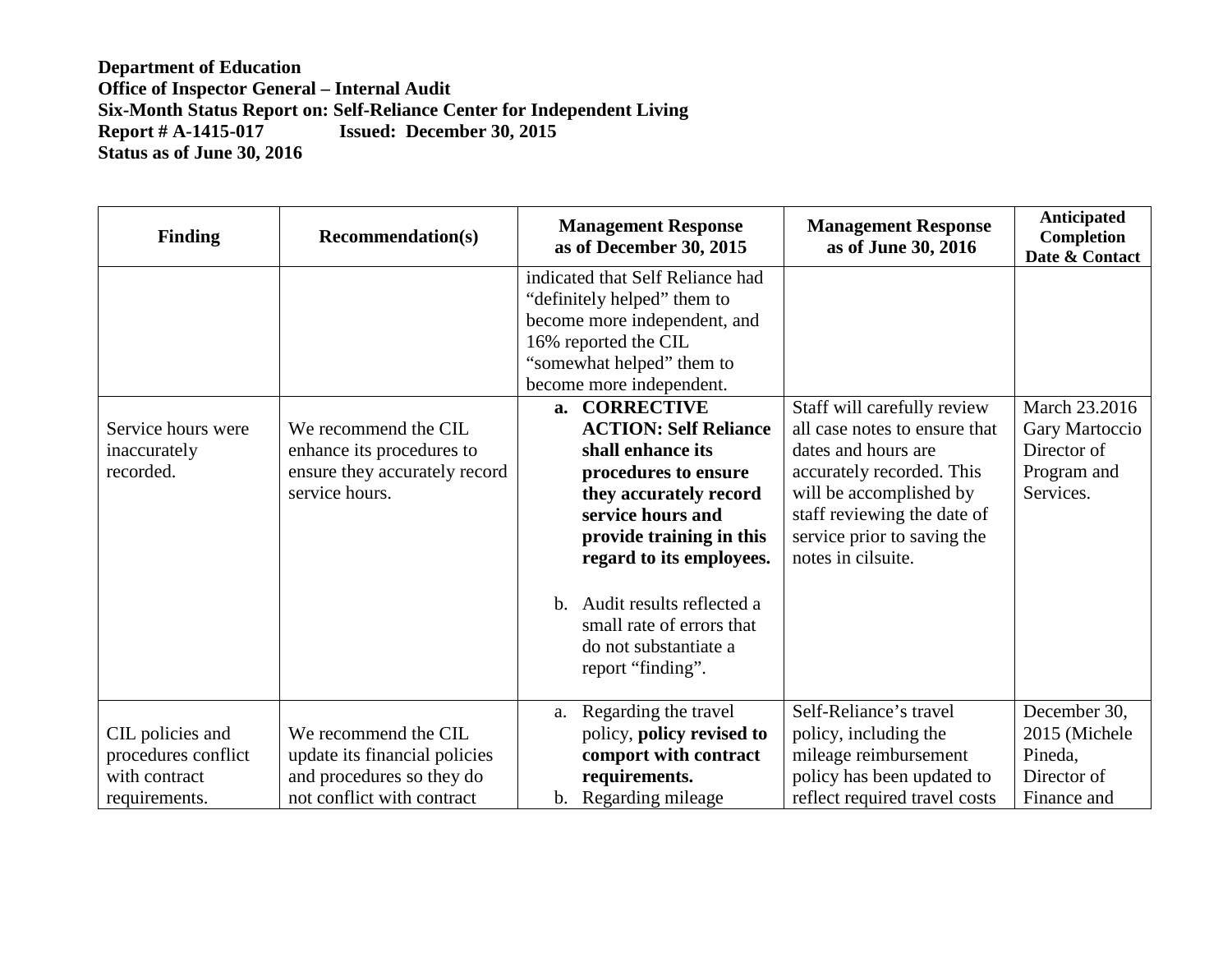| <b>Finding</b> | <b>Recommendation(s)</b> | <b>Management Response</b><br>as of December 30, 2015                      | <b>Management Response</b><br>as of June 30, 2016                 | Anticipated<br>Completion<br>Date & Contact |
|----------------|--------------------------|----------------------------------------------------------------------------|-------------------------------------------------------------------|---------------------------------------------|
|                | terms.                   | reimbursement, policy<br>revised to comport with<br>contract requirements. | reimbursements to VR<br>funding as defined in the<br>VR contract. | Operations)                                 |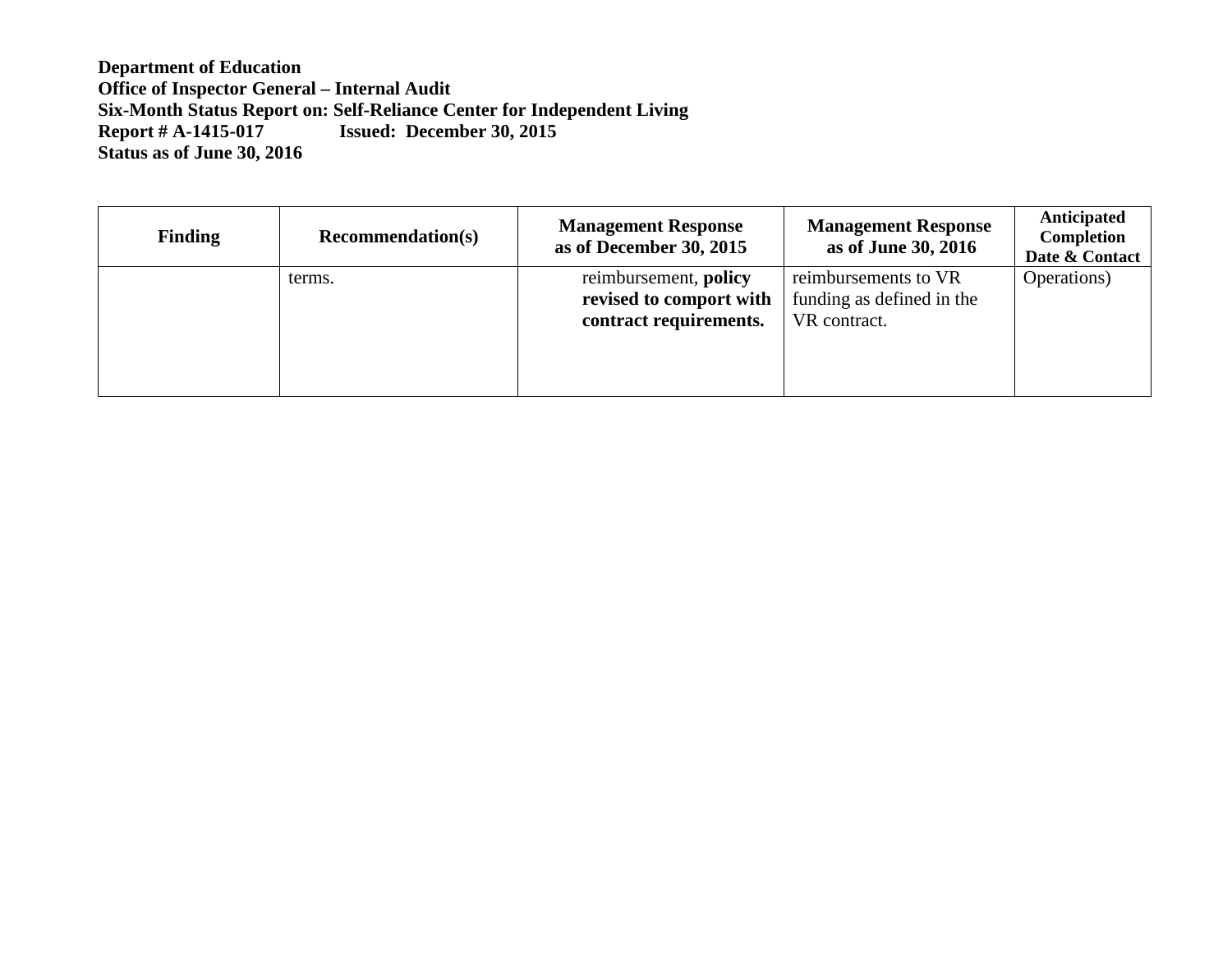| <b>Finding</b>                                                                                               | <b>Recommendation(s)</b>                                                                                                                                                                                                                                                                                            | <b>Management Response</b><br>as of December 30, 2015                                                                                                                                                                                                                                                                                                                                                                                                                                                     | <b>Management Response</b><br>as of June 30, 2016                                                                                                                                     | <b>Anticipated</b><br><b>Completion</b><br>Date & Contact |
|--------------------------------------------------------------------------------------------------------------|---------------------------------------------------------------------------------------------------------------------------------------------------------------------------------------------------------------------------------------------------------------------------------------------------------------------|-----------------------------------------------------------------------------------------------------------------------------------------------------------------------------------------------------------------------------------------------------------------------------------------------------------------------------------------------------------------------------------------------------------------------------------------------------------------------------------------------------------|---------------------------------------------------------------------------------------------------------------------------------------------------------------------------------------|-----------------------------------------------------------|
| Self-Reliance does<br>not meet the<br>requirements for<br>employment of<br>individuals with<br>disabilities. | We recommend DVR<br>provide technical assistance<br>as needed to ensure the CIL<br>remains eligible for state and<br>federal assistance.                                                                                                                                                                            | will<br>provide<br>We<br>technical<br>assistance to the CIL via both<br>telephone<br>and<br>written<br>instruction.<br>Additionally, we<br>will request the CIL develop a<br>corrective action plan that details<br>their timeline for coming in to<br>compliance.                                                                                                                                                                                                                                        | Ongoing – Technical<br>assistance is provided to the<br>CIL on an ongoing basis.<br>We are confident that the<br>CIL will meet the<br>requirement by the end of<br>the calendar year. | <b>Julie Kates</b><br>Ongoing and<br>December 2016        |
| CIL expenditures did<br>not conform with the<br>contract.                                                    | We recommend DVR<br>perform periodic reviews of<br>expenditures to ensure<br>allowability and<br>reasonableness. We also<br>recommend DVR seek<br>recovery of payments made<br>for unallowable expenses, to<br>include the mileage<br>reimbursements, flex account<br>expenses, and payroll<br>administration fees. | We will perform periodic<br>reviews of expenditures every<br>$six(6)$ months, beginning<br>January 2016. Expenditures<br>such as flex account expenses,<br>payroll administration fees, etc.<br>will be reviewed at that time.<br>Additionally, we will begin<br>requiring submission of travel<br>expenditure documentation with<br>each monthly invoice. We will<br>continue to require this<br>information until such time as<br>we are satisfied that expenditures<br>conform to the contract. DVR is | Complete                                                                                                                                                                              | Cathy<br>McEachron                                        |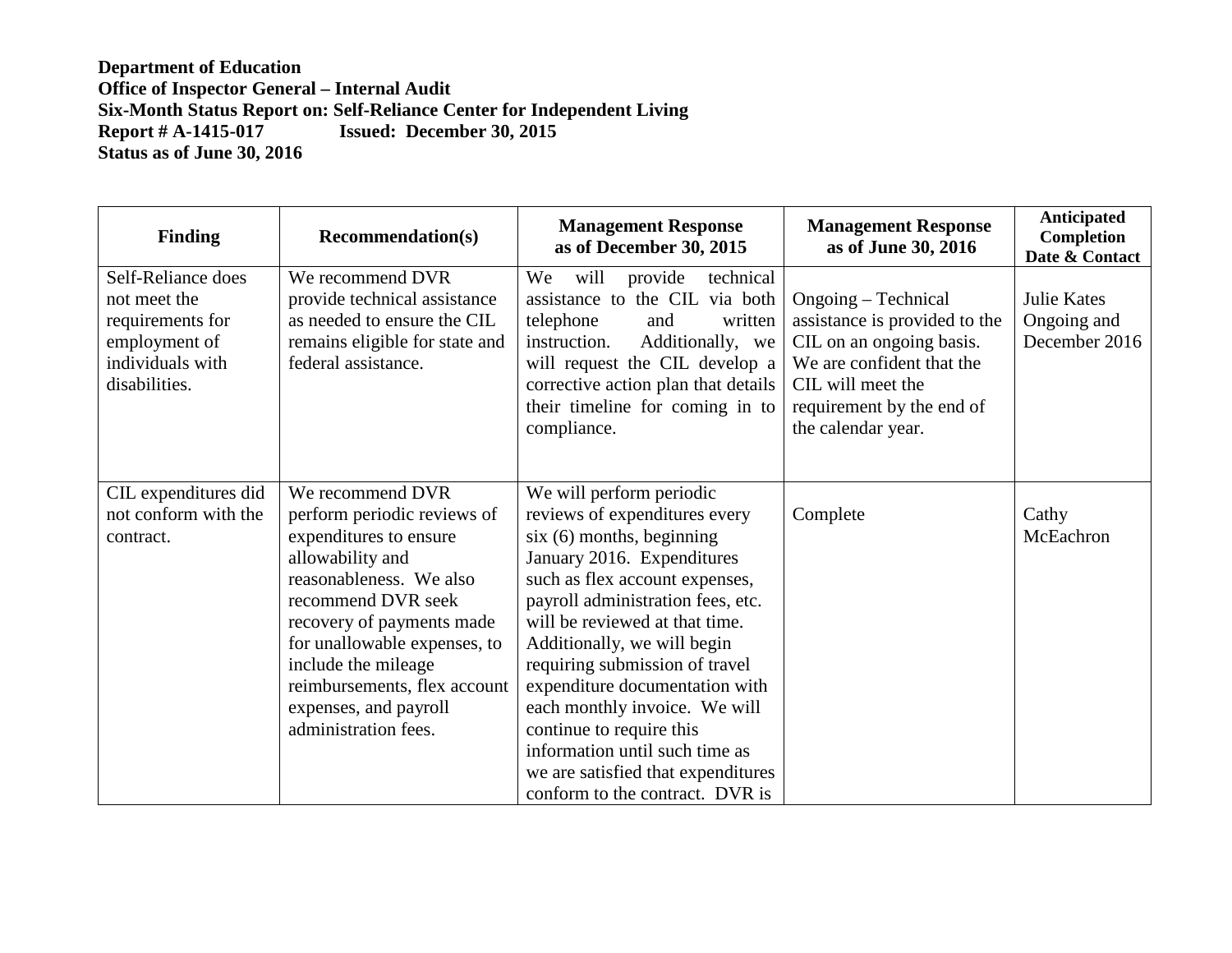| <b>Finding</b>                                            | <b>Recommendation(s)</b>                                                                                                                                                                         | <b>Management Response</b><br>as of December 30, 2015                                                                                                                                                                                                                                                  | <b>Management Response</b><br>as of June 30, 2016 | Anticipated<br>Completion<br>Date & Contact |
|-----------------------------------------------------------|--------------------------------------------------------------------------------------------------------------------------------------------------------------------------------------------------|--------------------------------------------------------------------------------------------------------------------------------------------------------------------------------------------------------------------------------------------------------------------------------------------------------|---------------------------------------------------|---------------------------------------------|
|                                                           |                                                                                                                                                                                                  | not seeking repayment of the<br>funds as it will take away from<br>the purpose of the program,<br>helping persons with disabilities<br>to live independently and<br>function within their<br>communities, maximize<br>leadership, empowerment and if<br>appropriate secure and maintain<br>employment. |                                                   |                                             |
| DVR did not<br>effectively monitor<br>the contract        | We recommend DVR<br>enhance its procedures to<br>ensure that they monitor the<br>contract and document the<br>monitoring activities in<br>accordance with procedures<br>and the monitoring plan. | As stated above, we will begin<br>performing expenditure reviews<br>every six (6) months. Outcomes<br>of these reviews will be<br>documented in the contract file.<br>The monitoring plan for this<br>contract will be updated to<br>reflect this change.                                              | Complete                                          | Cathy<br>McEachron                          |
| DVR did not<br>adequately and timely<br>approve invoices. | We recommend DVR<br>enhance its procedures to<br>ensure they review and<br>approve the CIL invoices in<br>accordance with Florida                                                                | We will enhance our internal<br>processes to ensure invoices are<br>reviewed and approved<br>appropriately. Additionally, the<br>unit will better document on                                                                                                                                          | Complete                                          | Cathy<br>McEachron                          |